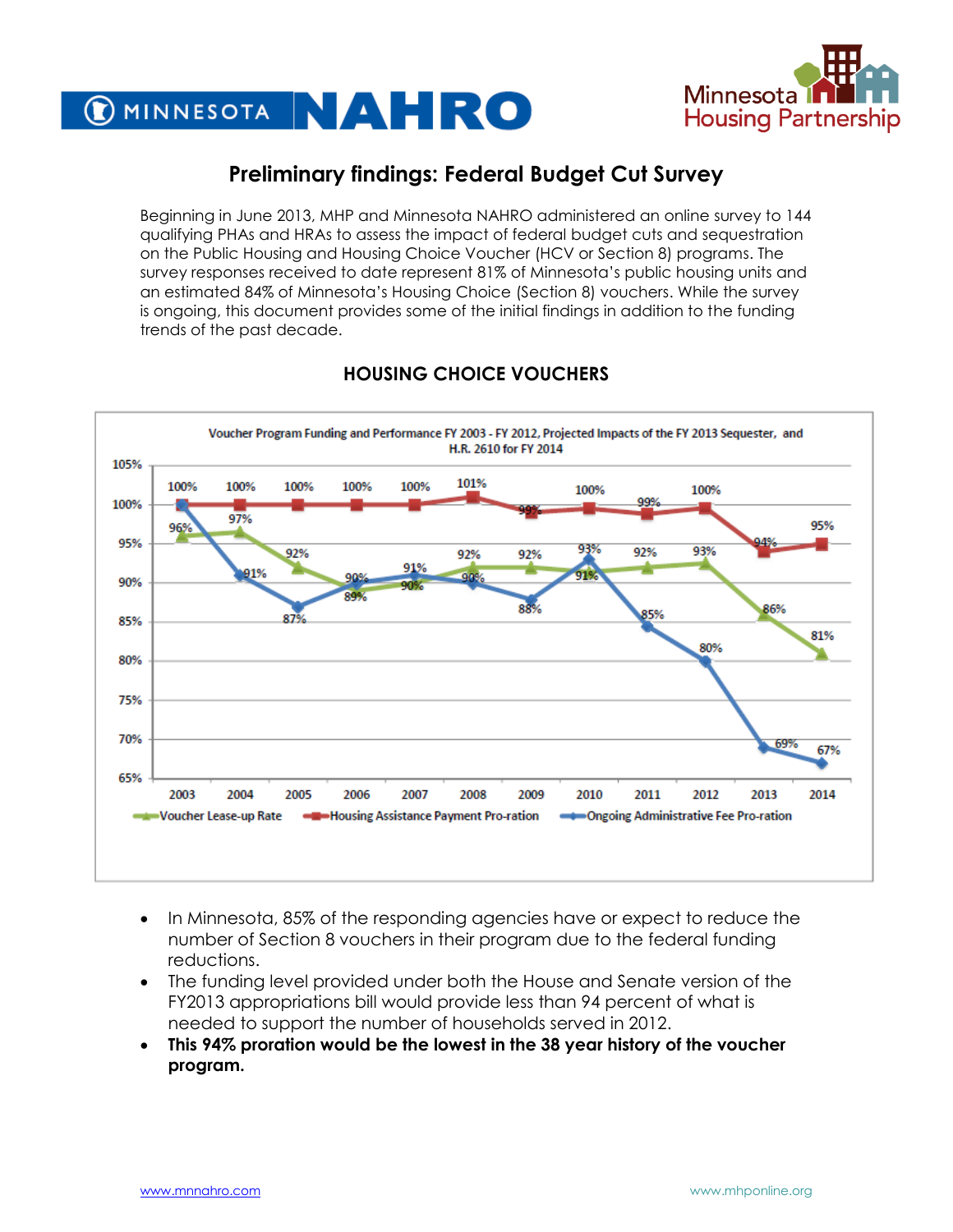

# MINNESOTA NA ERO

#### **Over the last 12 months, agencies across Minnesota are utilizing the following strategies to respond to the federal budget cuts. (Agencies checked all that applied)**



#### **Waiting lists for the Housing Choice Voucher are increasing across the state (measured by the number of months)?**

- Over 72% of the respondents currently have a waiting list of more than one year and this is expected to increase to 88% of agencies by January 2014.
- 44% of the reporting agencies currently have waiting lists over 2 years and the number of agencies will increase to 54% by 2014.

| Number of years | On January 1, 2013 | <b>Expected January 1, 2014</b> |
|-----------------|--------------------|---------------------------------|
| 0-1 years       | 28% (7)            | 12% (3)                         |
| 1-2 years       | 28% (7)            | 32% (8)                         |
| 2-3 years       | 12% (3)            | 16% (4)                         |
| 3-4 years       | 16% (4)            | $20\%$ (5)                      |
| Over 4 years    | 6% (4)             | $20\%$ (5)                      |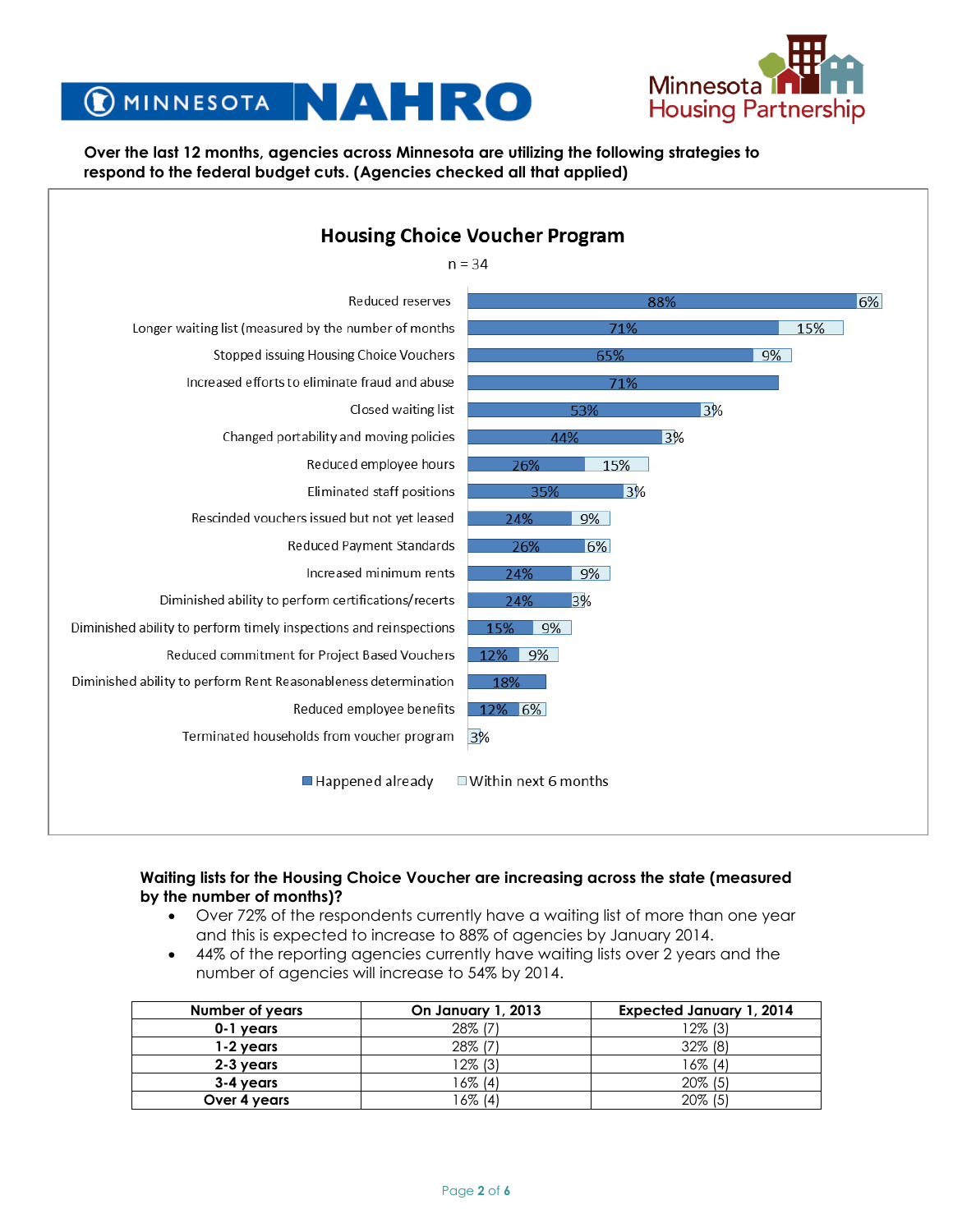





**Due to reduced funding levels as result of budget cuts from the last 12 months, agencies report the following impact:**

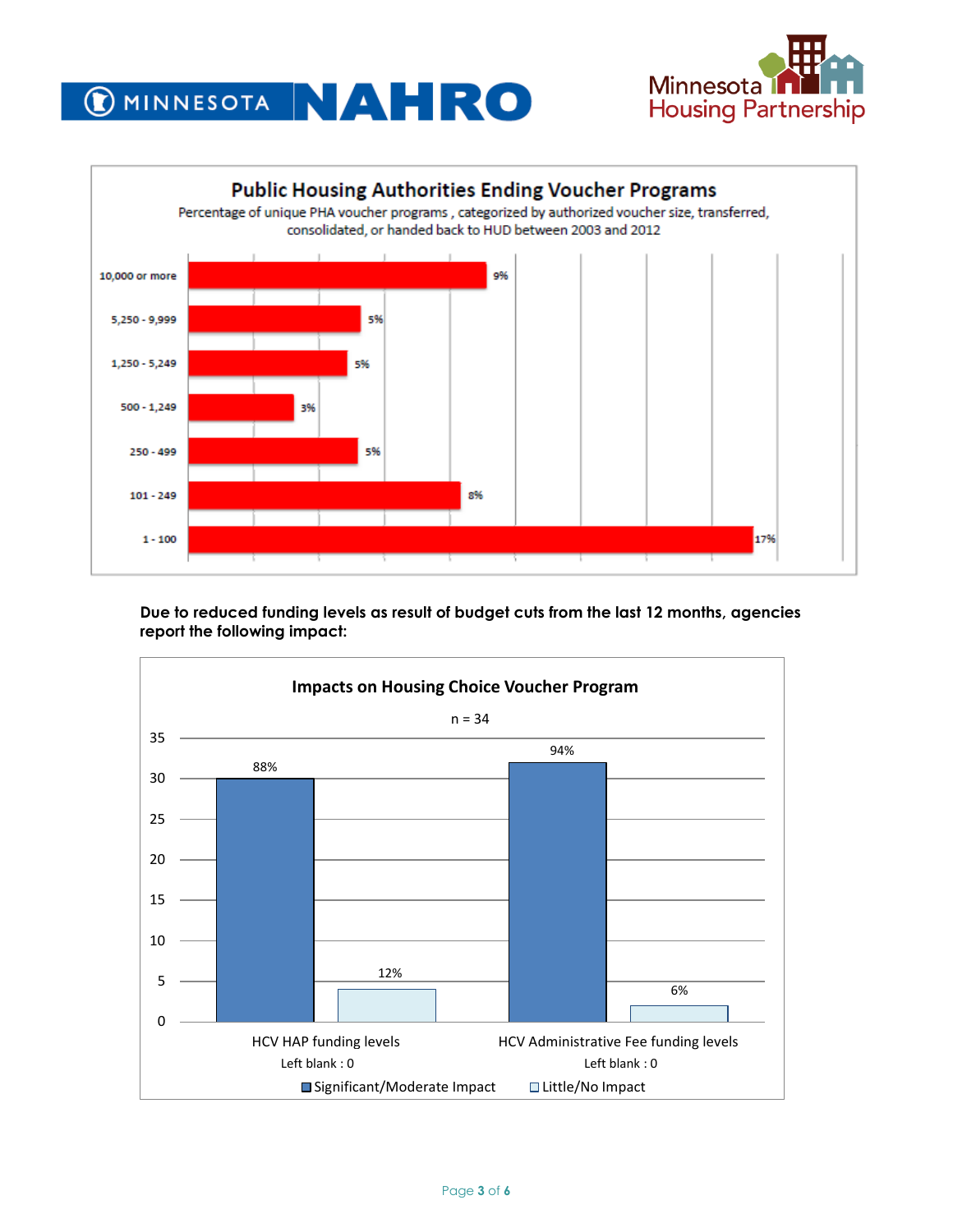



### **PUBLIC HOUSING**

- Of the 21,000 families living in public housing, 64% of the households are headed by seniors or those with disabilities
- Nearly 75% of the residents of public housing have annual incomes less than \$15,000
- On average, households in public housing pay over \$300 per month in rent & utilities
- One third of public housing residents are children, many of whom are at high risk of homelessness or recently homeless

#### **Public Housing Operating Funding 10 Year Trendline**



#### **Public Housing Capitol Funding 10 Year Trendline**

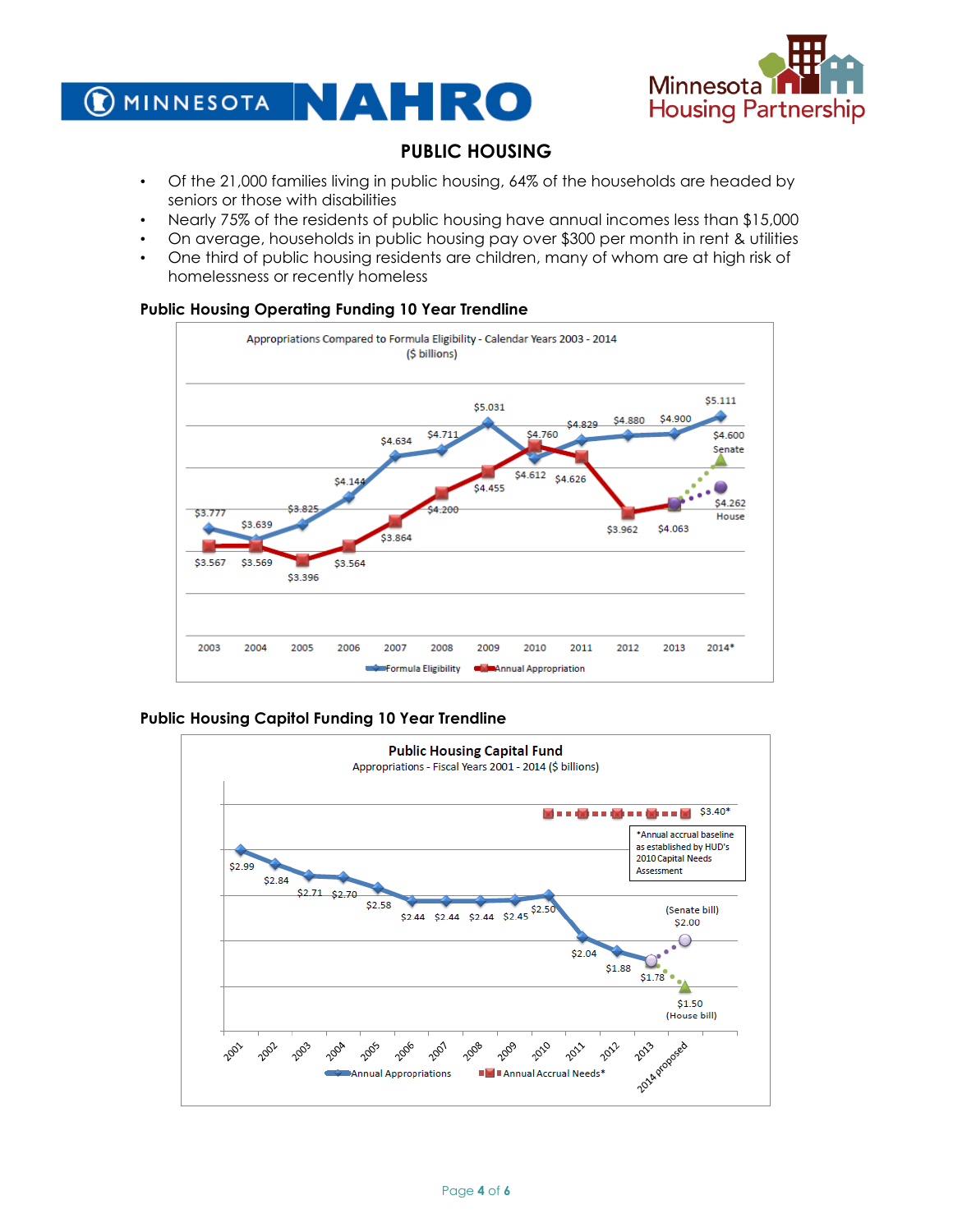

## C MINNESOTA NA HRO

**Over the last 12 months, agencies across Minnesota are utilizing the following strategies to respond to the federal budget cuts. (Agencies checked all that applied)**

| <b>Public Housing Program</b>                                                   |                             |  |  |  |  |  |
|---------------------------------------------------------------------------------|-----------------------------|--|--|--|--|--|
| $n = 50$                                                                        |                             |  |  |  |  |  |
| Reduced reserves                                                                | 2%<br>86%                   |  |  |  |  |  |
| Reduced spending on contracts                                                   | 60%<br>16%                  |  |  |  |  |  |
| Reduced/eliminated staff training, travel and education                         | 56%<br>6%                   |  |  |  |  |  |
| Deferred capital improvements                                                   | 12%<br>50%                  |  |  |  |  |  |
| Increased time to fill vacant units                                             | 14%<br>28%                  |  |  |  |  |  |
| Eliminated overtime/reduced employee hours                                      | 6%<br>32%                   |  |  |  |  |  |
| Increased maintenance work order backlog                                        | 14%<br>24%                  |  |  |  |  |  |
| Increased waiting lists                                                         | 14%<br>32%                  |  |  |  |  |  |
| Reduced security expenditures - personnel or improvements                       | 10%<br>24%                  |  |  |  |  |  |
| Reduced employee benefits                                                       | 6%<br>22%                   |  |  |  |  |  |
| Eliminate staff positions                                                       | 6%<br>20%                   |  |  |  |  |  |
| Imposed increased utility costs on tenants                                      | 6%<br>20%                   |  |  |  |  |  |
| Placed preference on higher-income households who will pay more rent            | 14%<br>8%                   |  |  |  |  |  |
| Imposed parking or other fees on tenants                                        | 4%<br>16%                   |  |  |  |  |  |
| Reduced services for seniors                                                    | 12% 4%                      |  |  |  |  |  |
| Reduced (i.e. sold or demolished), or left vacant, federal public housing units | 6% 6%                       |  |  |  |  |  |
| Reduced services for children 2%                                                |                             |  |  |  |  |  |
| $\blacksquare$ Happened already                                                 | $\Box$ Within next 6 months |  |  |  |  |  |

#### **Due to reduced funding levels as result of budget cuts from the last 12 months, agencies report the following impact:**